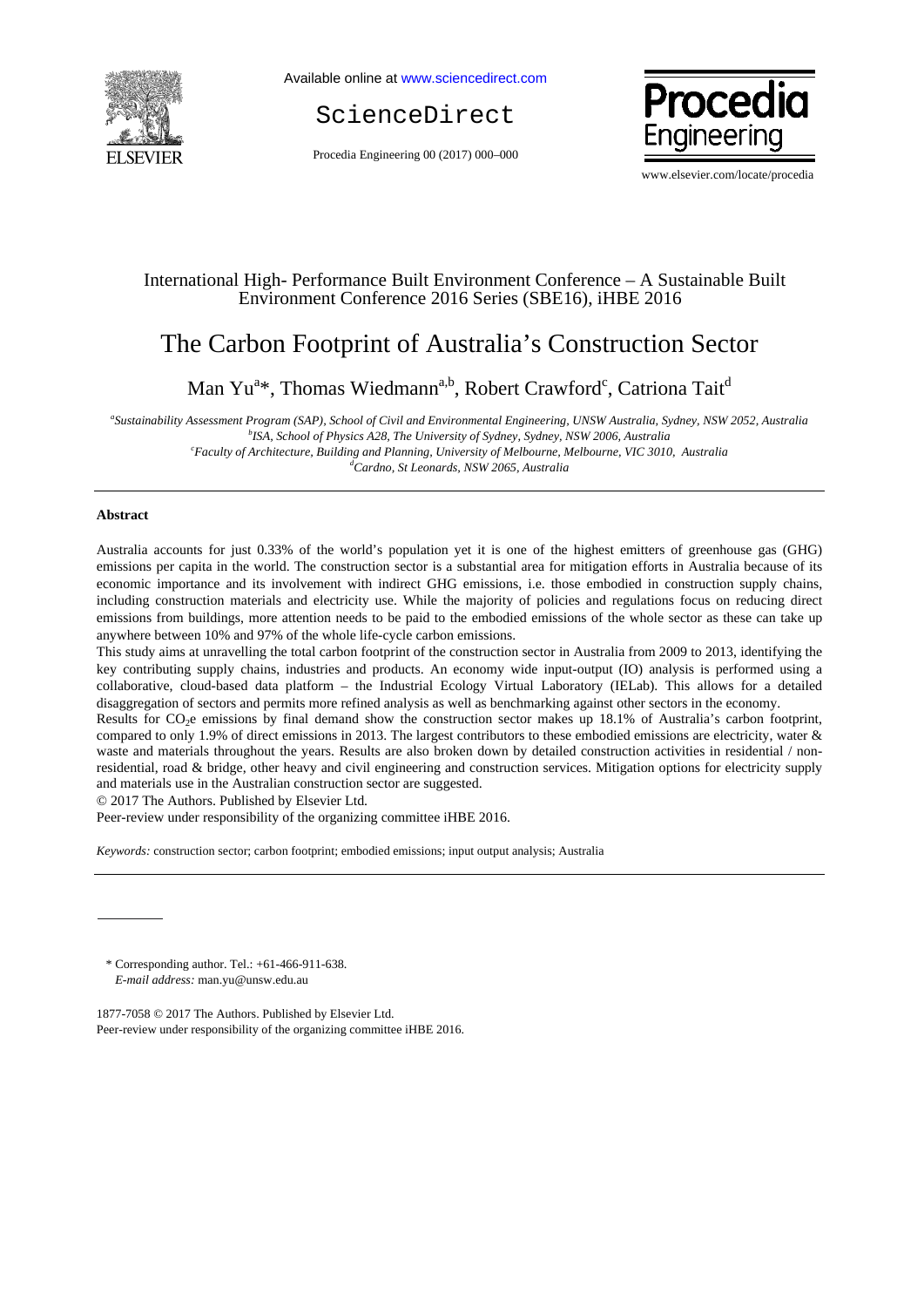# **1. Introduction**

# *1.1. Greenhouse gas implications of the construction sector*

The construction sector was directly and indirectly responsible for 18% of global greenhouse gas (GHG) emissions in 2010 [1], and it was the largest consumer of materials in 2005 with far-reaching implications on energy use and GHG emissions [2]. Among various major emitting industries, the construction sector offers large abatement opportunities for emission reduction in the short-term due to its economic importance and involvement with GHG emissions embodied in construction supply chains [3]. While the majority of policies and regulations focus on reducing direct emissions from buildings, more research over recent years has paid attention to the indirect or life-cycle GHG emissions of the whole sector [4]. A recent review of life-cycle energy in buildings found that embodied energy can take up anywhere between 5% and 100% of whole life-cycle energy consumption (equating to 10-97% of whole life-cycle carbon emissions) depending on building function, location, material use and assumptions about the service life and energy supply. This proportion tends to increase as buildings transition from conventional to passive, low energy and nearly zero energy buildings [5].

Acquaye and Duffy [6] found that 11.7% of Ireland's national emissions were from the construction sector in 2005, and 71% of these from indirect sources. Meanwhile, Norway reported its GHG emissions from construction as 4.2 Mt CO<sub>2</sub>e in 2003 and 5.3 Mt CO<sub>2</sub>e in 2007, of which embodied emissions constituted the majority of total emission [7]. Chang et al. [8] found that the energy use in the construction sector accounted for nearly 50% of China's total energy use in 2007 and that the largest contributors to embodied energy in construction were materials, heating, fuels and electricity supply. Chen et al. [9], furthermore, concluded later that the construction industry, accounting for 66.5 % of Chinese total carbon emissions, was the largest carbon emitter among all industries in China in 2009, of which 96.6% were indirect (embodied) carbon emissions with the largest contribution coming from the electricity, gas & water supply sector.

The studies of Ireland and Norway's construction industry emissions and others identified future areas for emission mitigation through measures such as increasing the share of renewable energy, enhancing the maintenance of machinery and equipment, optimizing operations, reducing the amount of carbon-intensive materials used, limiting the distance for materials transportation [6, 8].

# *1.2. Australia's construction sector*

Australia accounted for just 0.33% of the world's population yet it was one of the highest emitting countries in the world in terms of per-capita emissions [10]. Since the Paris Climate Change Agreement confirmed the global transition to zero net emissions well before the end of the century, Australia, as a signatory to the Agreement, should be aiming to achieve the net zero goal by about 2050 in order to stay within the recommended carbon budget of 1% of global total, concluded by Australian Climate Change Authority [11]. The same report found that if Australia's built environment sector reaches zero carbon emissions for the operation of residential and commercial buildings by 2050, it could contribute 28% to the country's 2030 emissions reduction target and save up to AU\$20 billion [11].

It is of great significance to track emissions where possible in construction sector because of its important economic position in Australia. According to the ABS Trend Chain Volume Measures for Value of Construction Work Done [12], the total construction work demonstrated an overall increasing trend from 2008 to 2014, and in the first quarter of 2016, the construction industry shared 7.64% of GDP, which made it the second highest industry behind mining [13]. Although the total value fell in recent years due to substantial reduction in heavy & civil engineering construction, the Australian Construction Industry Forum (ACIF) [14] estimated that construction will remain at this level for a few years because of the increasing residential building construction at the moment and predicted rise in non-residential building construction in the following years.

An early study conducted by the Australian Bureau of Statistics (ABS) [15] found that the construction sector within Australia had comparably small direct emissions from fuel combustion (4.6 Mt  $CO<sub>2</sub>e$  in 1994/95) but significantly more embodied emissions from other sectors (21.4 Mt  $CO<sub>2</sub>e$  in 1994/95). Taking embodied emissions into account reveals the impact of the construction as the fourth largest indirect emitting sector (excluding direct residential emissions) behind manufacturing (71 Mt CO<sub>2</sub>e), electricity, gas, water & waste services (56.5 Mt CO<sub>2</sub>e)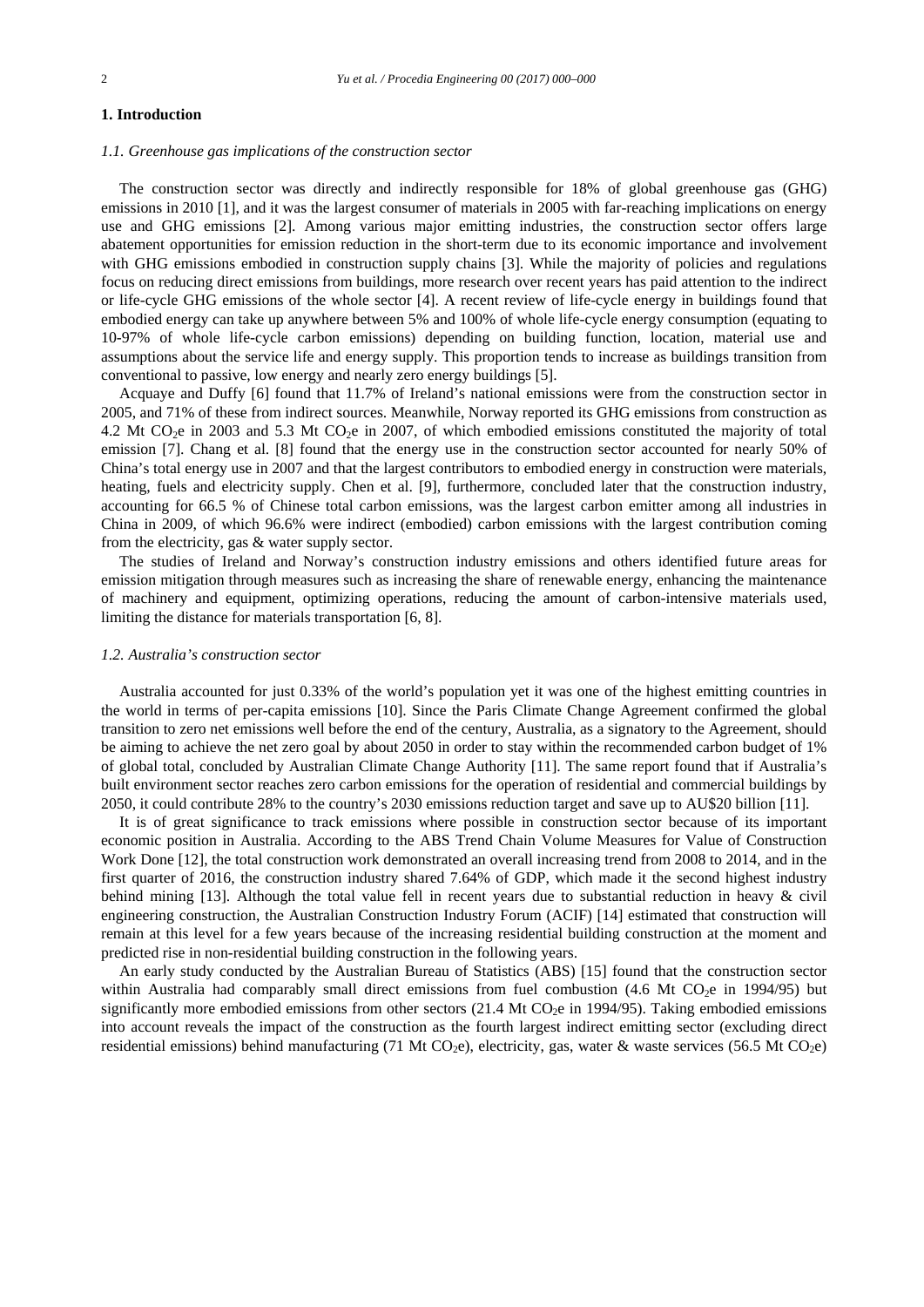and transport (22.3 Mt CO<sub>2</sub>e). Wood and Dev [16] also identified construction sector as one of the key indirect emitters apart from electricity and direct residential emissions, and confirmed a substantial shift in emissions from primary industry (agriculture and manufacturing) towards secondary or tertiary industries (electricity generation, construction, transport, trade, repair and services) when embodied emissions were considered. The significant variance between direct and embodied emissions infers the importance to identify and track carbon footprint as a potential for emissions reduction.

# *1.3. Quantifying embodied GHG emissions*

In contrast to direct emissions, it is more difficult to quantify embodied emissions due to the challenges in assigning the responsibilities of GHG generation.

Life-cycle assessments of building case studies, complete construction sectors or construction materials have been conducted in many regions since the early 1980s [17]. These studies use a range of methods, and it is concluded that a comparison between studies, even within a nation, is unrealistic due to the broad variation in data availability and assumptions made [18]. Nevertheless, a commonly acknowledged finding was the process-based assessment might underestimate the embodied supply-chain emissions of construction sector [19]. Therefore, inputoutput analysis (IOA) has been routinely applied to evaluate the carbon footprint (or embodied emissions) and embodied energy consumption of construction sector. As early as 1993, Oka et al. [20] had utilized IOA to estimate the embodied energy consumption and carbon emissions of six office buildings in Japan. After that, in 2001 and 2003, IOA on Australian buildings had been conducted by Treloar et al. [21] and Crawforad and Treloar [22] respectively to validate this approach.

IOA is a macroeconomic technique that uses inter-industrial monetary transactions to represent the complex interdependencies of industries in modern economy [16]. When coupling economic data with environmental data, environmentally extended IO model is created to assess the carbon emissions associated with each sector in relation to itself and other sectors [23]. It is the interest of this study as it is superior in evaluating emissions from an entire sector or nation. The consumption-based approach assumes each sector produces a homogenous set of goods or services, and the homogeneity can be minimized by disaggregating industrial sectors. Multi-Regional Input-Output (MRIO) models are extensions of the IO models and are emerging as a method to assess the global supply chain. These models aid in avoiding the need to assume domestic production technologies for imports and they can be set up to accommodate the purpose of the study with available data [24].

#### *1.4. Aims of this study*

Due to the absence of detailed disaggregated data concerning embodied emissions in individual areas within Australian construction sector, the ability to implement effective emission reductions is negatively affected. This study is conducted with the aim of filling this gap. Inventories of the carbon footprint of the Australian economy including specific construction areas are presented from 2009 to 2013 to identify the key contributing supply chains, industries and products. A two-region, globally closed model of Australia and the Rest of World (RoW) is employed. The carbon footprint as adopted in this paper comprises GHG emissions embodied in final demand for construction sector products (i.e. buildings and infrastructure). The embodied emissions are either emitted within Australia or embodied in imported goods and services required by Australian domestic final demand for construction products.

#### **2. Methods and data**

# *2.1. Environmentally extended input-output model and data*

While economic data can be derived from national IO tables compiled by the ABS, and direct GHG emissions data can be retrieved from Australian Greenhouse Emissions Information System (AGEIS), these data sources are not adopted directly because they are not sufficiently detailed for refined analysis and they do not cover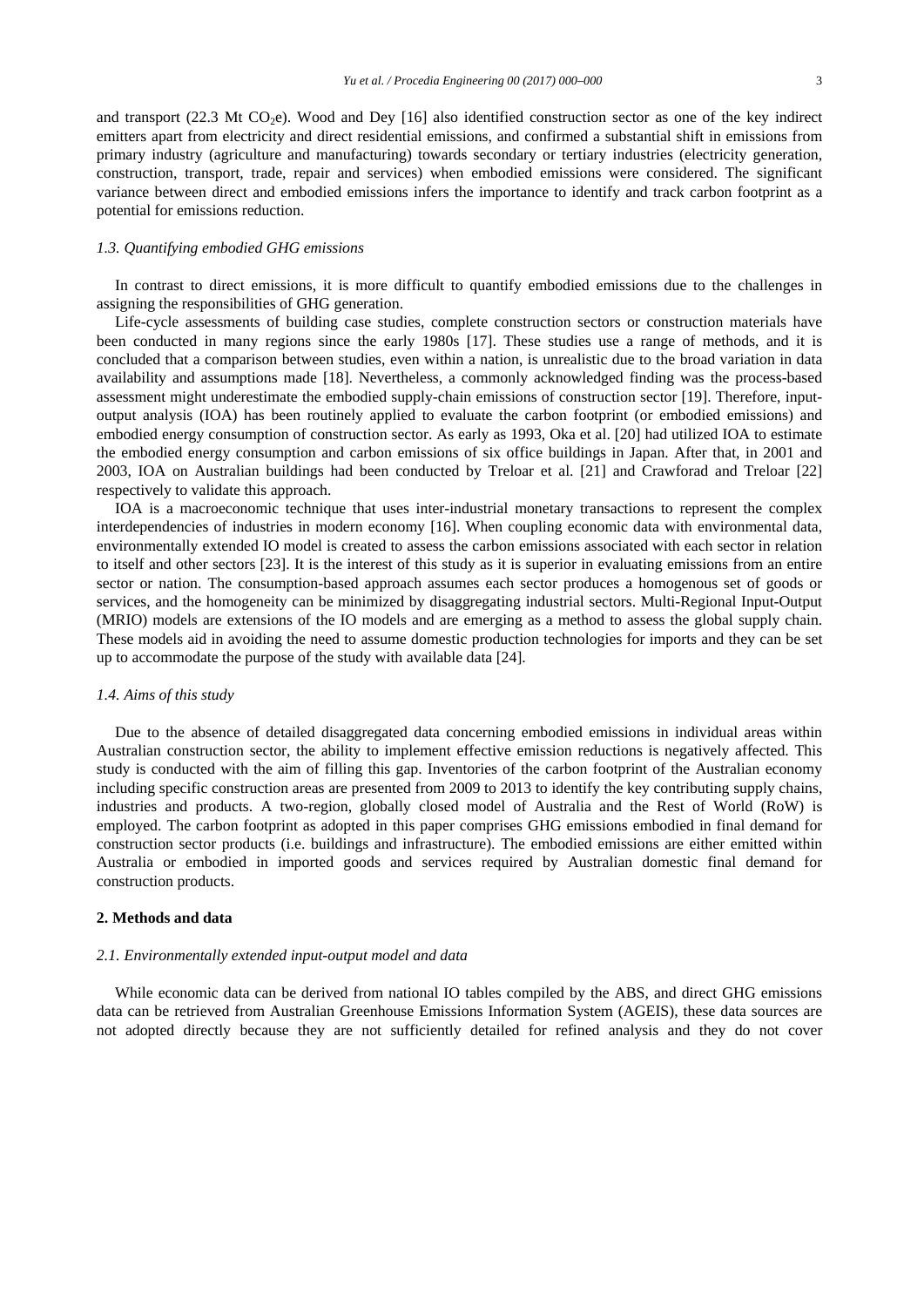corresponding data for the RoW. Instead, a new, two-region input-output model has been constructed where both Australia and the RoW and their trade matrices are represented.

Australian IO and direct GHG emissions data for 112 industry / product sectors in 2009 were derived from the Industrial Ecology Virtual Laboratory (IELab, https://ielab.info) [25] to form the 2009 Australian Supply and Use Table (SUT), among which the construction industry is represented in five sectors: residential building construction, non-residential building construction, road & bridge construction, other heavy & civil engineering construction and construction services [26]. RoW data was aggregated from all countries in the Eora global MRIO in its simplified form of 26 sectors (Eora: worldmrio.com) [27, 28] and added to the Australian SUT. The procedure adopted was described in the Supplementary Information of Wiedmann et al, 2015, page 4 [29], resulting in a two-region environmentally extended input-output model for 2009. In order to make this model balanced and consistent with national accounts data, a RAS iterative scaling technique was adopted. The RAS method bi-proportionally scales the original unbalanced IO matrix using the fixed total input and output of each industry / product obtained from the 2009 national accounts into the final balanced IO model [30, 31].

Since IELab and Eora currently have no available data for years of 2010-2013, the two-region IO models for these years were created based on the 2009 model. The total inputs and total outputs in 2010 ABS IO table were used as the basis for the creation of 2010 and 2011 Australian SUTs [32]. Similarly, the total inputs and outputs in 2013 ABS IO table were used as the basis for the creation of 2012 and 2013 Australian SUTs [33]. In addition, national GHG emissions data from 2010 to 2013 by economic sector from AGEIS (excluding land use, land-use change and forestry (LULUCF) and residential emissions) were disaggregated and adopted to accommodate the need for emissions data in the model [26, 34]. Global GHG emissions data for years of 2010-2013 from World Bank (excluding LULUCF emissions, residential emissions, and Australian emissions) were disaggregated and adopted as the scaling factors for the calculations of RoW emissions in corresponding years. Likewise, global GDP data (excluding Australian GDP) from World Bank for these years were disaggregated and adopted as the scaling factors for the calculations of the RoW transaction matrix in corresponding years. In the end, the RAS method as described above was conducted for the model in each year to obtain balanced IO models.

# *2.2. Carbon mapping from industries to products*

A "carbon map" is a table of GHG emissions that shows from which industries in an economy these emissions originate and in which finally demanded products these emission become embodied in [29]. This enables an analysis of intermediate emissions permitting the identification of the largest contributing sectors to embodied emissions within an industry. Converting the two-region IO model into a carbon map involves several matrix calculations, which were described in detail in [29].

For the purpose of illustrating results, the 112 disaggregated sectors supplied by the IELab are aggregated depending on the level on which the study is focusing. For the Australia-wide analysis, the sectors are aggregated following the Input-Output Industry Groups (IOIG) in accordance with Australian and New Zealand Standard Industrial Classification (ANZSIC) [26]. For the construction sector-wide analysis, the sectors are aggregated into "Materials", "Agriculture", "Coal, Oil & Gas", "Machinery & Equipment", "Electricity, Gas & Water", "Construction", "Transport", "Services" and "Other". For the assessment of emissions in further detail, a few of sectors in the construction sector level analysis are disaggregated further. For instance, the "Materials" category is disaggregated and re-aggregated into different types of materials such as "Iron & Steel", "Timber", "Cement, Concrete, Brick, Plaster, Ceramic and Limestone", etc.

# *2.3. Assumptions and limitations*

One key assumption in input-output analysis is the proportionality between physical and financial flows, i.e. embodied emissions are allocated in proportion to financial transactions between sectors. However, the effect of this assumption on the results is limited, since our analysis is conducted at a relative aggregated sectoral level (112 sectors) at which price fluctuations within one year are sufficiently equalized. Other limitations arise from areas specific to the data. This includes the non-availability of national IO accounts for years of 2011 and 2012, as well as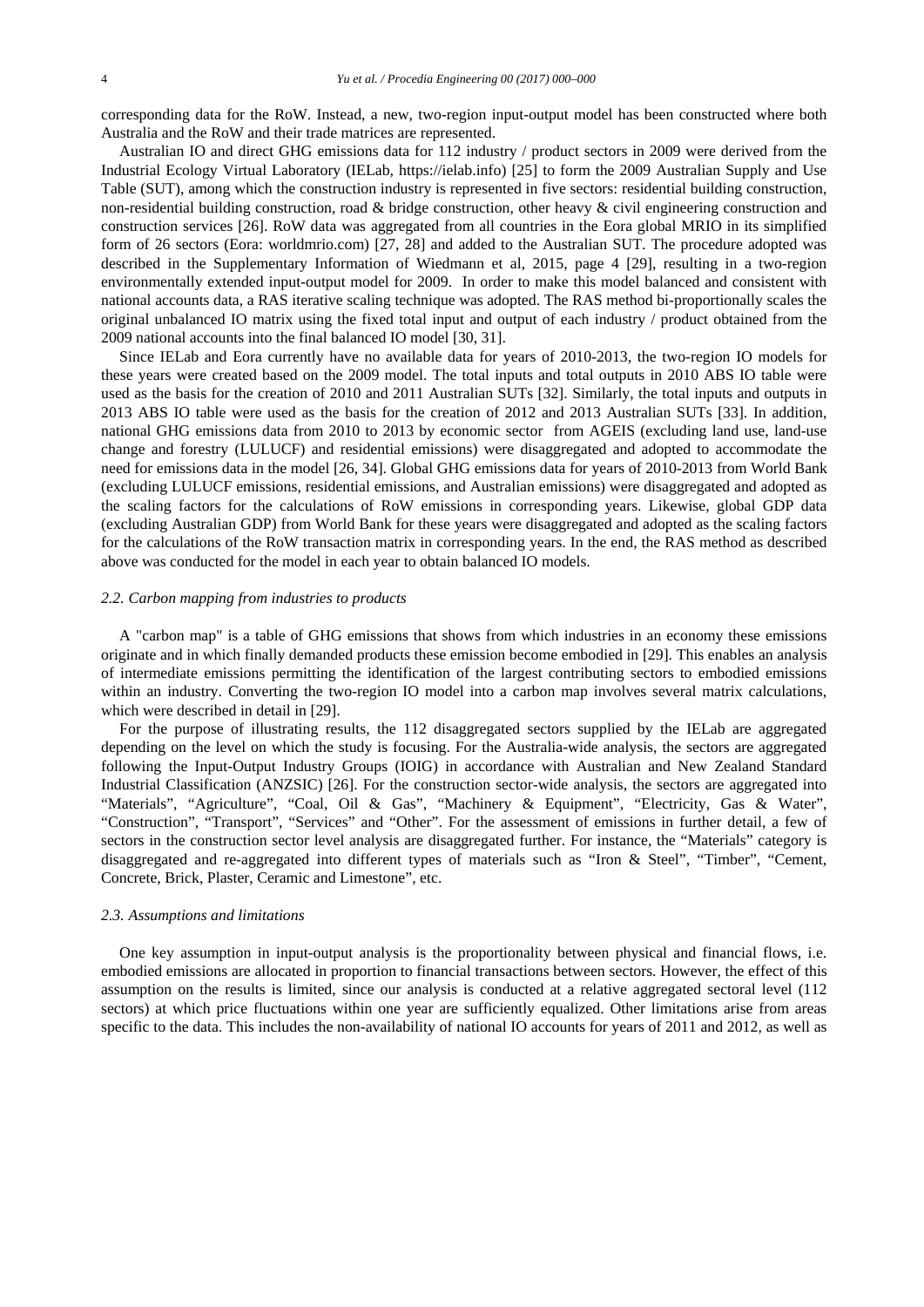the fact that the financial transactions made in a year do not necessarily indicate the work done in that year (due to depreciation of investments). The latter issue is alleviated by analysis of time series data offered in this work.

#### **3. Results and discussion**

Before getting to the construction sector level analysis, Australia's emissions in 2013 are initially presented both from a territorial (direct industry emissions) and from a carbon footprint (consumption-based) perspective, enabling a comparison between this study and previous studies. The carbon footprint (CF) of Australia's construction sector is then presented for 2013 and analyzed in detail to illustrate the specific contributing supply chains, industries and products within each sub-sector. Following that, a time series analysis ranging from 2009 to 2013 demonstrates the trends and changes occurring in recent years.

# *3.1. Australia's GHG emissions in 2013*

National direct emissions in 2013 were 495 Mt CO<sub>2</sub>e, while the national CF was calculated in this study as 499 Mt CO2e (both excluding LULUCF and residential emissions). Imported goods and services contributed 23.6% to the CF.

In 2013, Figure 1 demonstrated the largest contributors to national CF in Australia were "services" (26.0%), "electricity, gas & water" (18.2%) and "construction" (18.1%). The results identified an 854% increase in emissions when considering embodied emissions from construction compared to the direct emissions from this sector. This was the largest percentage in increase of all sectors shown in Figure 1 and was much larger than the 365% identified in the 2001 ABS study [15].

These results confirmed the emission shift from primary industries when assessing direct emissions to secondary and tertiary industries when taking a consumption-perspective, which was also identified in the literature [16]. Primary industries, like agriculture, coal mining and oil extraction, involve emissions intensive sectors. Secondary and tertiary industries however utilize the commodities produced or collected by the primary industries. The implication of this on construction sector, as a secondary industry, is an increase in the responsibility for upstream emissions from suppliers (mostly construction materials) with a widening in scope for potential emission reductions.

Another observation found when comparing the 2001 ABS study [15] with this study was that the change of CF in the construction sector over the years between 1995 and 2013 is considerably larger than the change in the sector's direct emissions. The direct emission found in 2001 ABS study was 4.6 Mt CO<sub>2</sub>e in 1995 and the embodied emission 21.4 Mt  $CO<sub>2</sub>e$  [15], while in this study, these values were increased by 107% and 322%, respectively. Even though slightly different models and assumptions were used in the two studies, it was sufficiently evident to conclude the embodied emissions from construction increased significantly faster than the corresponding direct emissions over the years.



Fig.1. Australia's GHG emissions in 2013 from a consumption (CF) and a territorial (direct/industry) perspective.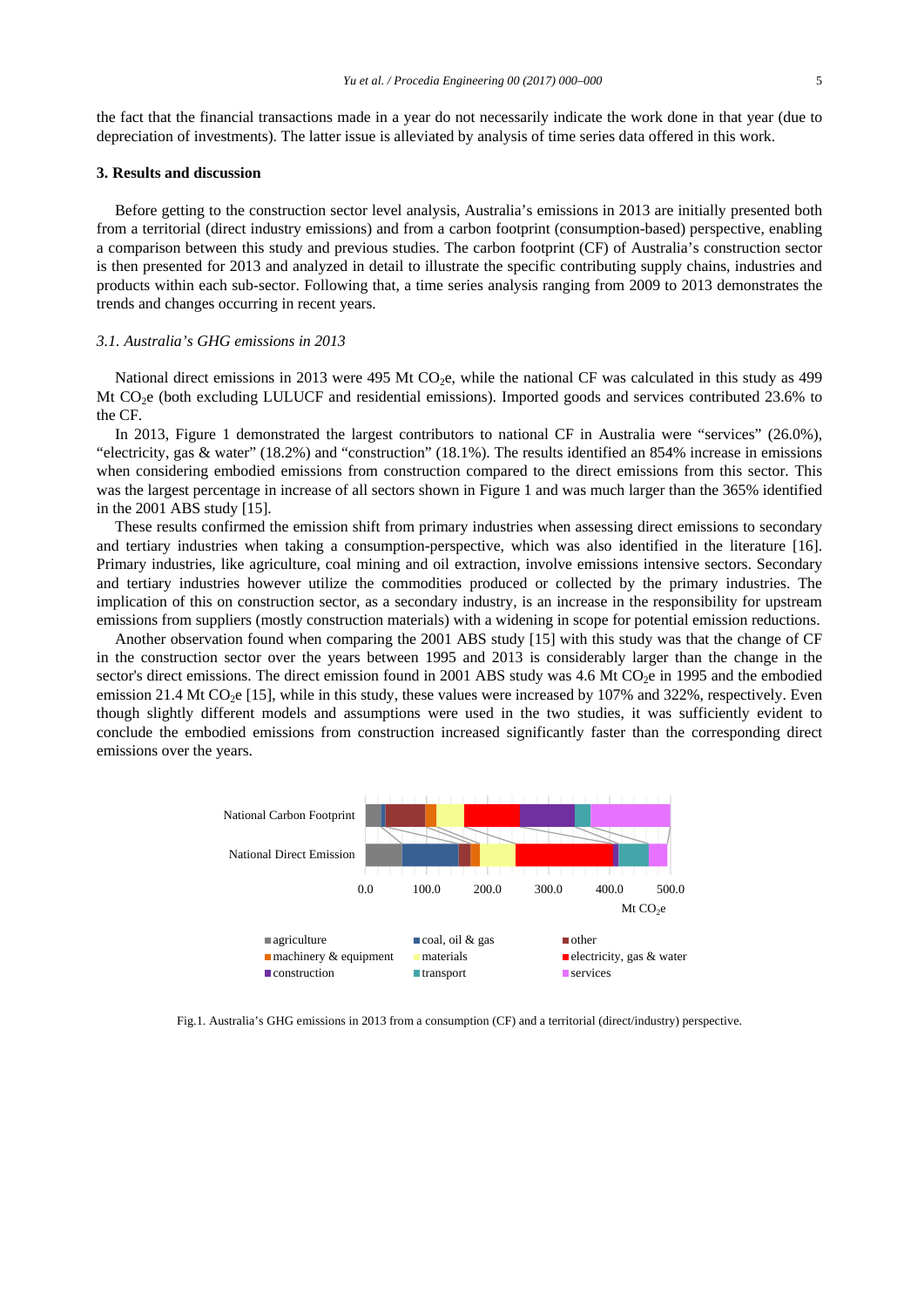# *3.2. Construction sector emissions in 2013*

Direct GHG emissions from the construction industry in Australia were found to be 9.5 Mt  $CO<sub>2</sub>e$  in 2013 and the CF was 90.3 Mt CO<sub>2</sub>e, making up 1.9% and 18.1% of Australia's total emissions, respectively (Figure 1).

As shown in Figure 2, residential building construction was responsible for 23.8 Mt  $CO<sub>2</sub>e$  emissions, nonresidential building construction embodied 16.8 Mt  $CO<sub>2</sub>e$ , 9.8 Mt  $CO<sub>2</sub>e$  were embodied in road and bridge construction, and 47.3 Mt  $CO<sub>2</sub>e$  were embodied in other heavy & civil engineering construction, making it the largest area of embodied construction emissions. Meanwhile, only 0.02 Mt CO<sub>2</sub>e were embodied in construction services and imports for construction had 2.3 Mt  $CO<sub>2</sub>e$  of embodied emissions. The reasons why "other heavy  $\&$ civil engineering construction" had the highest embodied emissions were, first, because the largest amount of investment was made to this type of construction in 2013, and second, that this sub-sector emitted the highest amount of  $CO<sub>2</sub>e (0.42 \text{ kg }CO<sub>2</sub>e)$  per dollar of final demand indicating it involved more GHG emissions intensive processes than other types of construction.

The sectors that contributed most significantly to construction sector CFs were "electricity, gas & water" (40.4%) and "materials" (20.7%). It was also noted that the "construction" itself contributed significantly to the industry's embodied emissions (8.3%). This included direct emissions from construction activities and machinery and also emissions related to construction services (see section 3.2.3 below). The next three sections broke down the results further in order to identify which industries / products contributed the most to embodied emissions in construction.

#### *3.2.1. Embodied emissions from electricity*

"Electricity, gas & water" as defined by ANZSIC includes all aspects of the electricity generation, delivery of electricity and gas through mains services, water, drainage, sewage systems as well as the collection treatment and disposal of wastes [26].

The breakdown (Figure 3a) revealed that electricity generation and transmission contributed 65.2% of the embodied electricity emissions to construction sector. This was due to the fact that the Australian electricity generation mix is dominated by fossil fuels (87%) [35]. Water & waste contributed 12.3%; imported electricity, gas & water contributed 22.5%; while gas supply contributed negligible embodied emissions.

Within the construction sector, "other heavy & civil engineering construction" was the sector with the largest amount of embodied emissions from electricity (Figure 2), confirming that this type of construction used the largest amount of electricity among all construction sectors in 2013.

As the largest contributor, electricity is evidently an area for considerable emission reductions, and the transition to near-zero-carbon electricity supply is required if the Paris Agreement is to be achieved. Among various renewable energy technologies, geothermal electricity has the highest CF intensity, while run-of-river hydropower has the lowest one; the CF intensities of solar photovoltaic and wind power lie in between, which can give some insights into the formulation of emission abatement polices [36].



Fig.2. Carbon footprint of Australia's construction sector in 2013.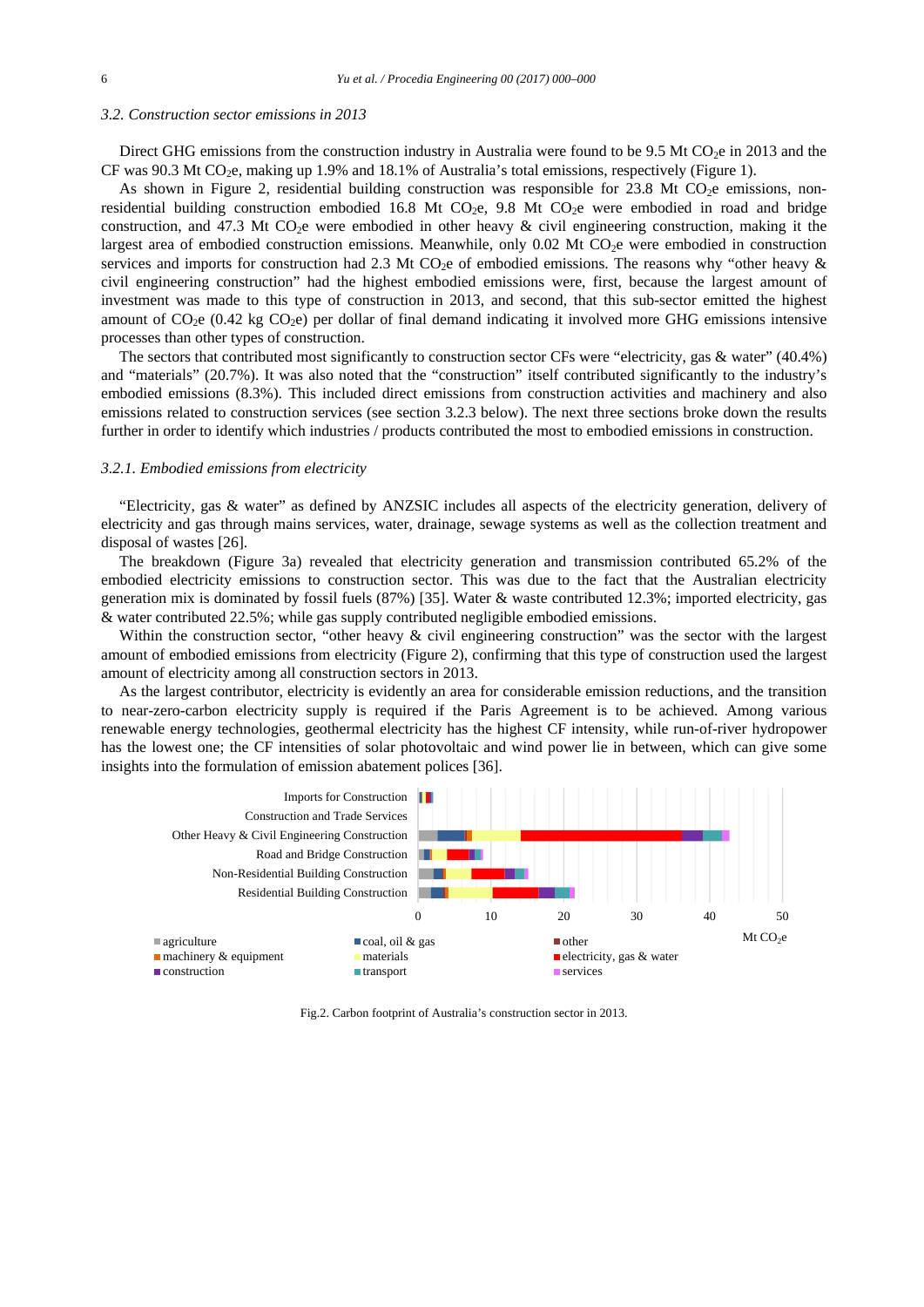# *3.2.2. Embodied emissions from materials*

It is well known that materials play a key role in contributing embodied emissions to the construction sector. This study found that cement, concrete, plasterboard, limestone, brick and other ceramics accounted for the largest embodied emissions (39.2%), other minerals accounted for 24.2%, iron & steel and timber contributed similar amount at around 9.8% and 9.3% respectively, other metals 9.2% and plastic, polymer and rubber 6.0% (Figure 3b).

Similar to the results of this study, several previous studies found that concrete and steel were the largest contributors to embodied emissions in construction projects as they were very energy intensive. Yan et al. [37] found 94-95% of embodied material emissions was form concrete or reinforced steel in Hong Kong and Giesekam et al. [38] showed 44% of industrial emissions arisen from steel and cement in UK construction industry.

A variety of options have been provided to reduce the carbon emissions coming out of materials used in construction industry. The first and most obvious option is to use alternative materials with lower environmental impacts. Ibn-Mohammed et al. [39] mentioned replacing energy-intensive materials by wood will significantly reduce the embodied emissions in buildings. A parallel study from our research team confirms this in quantitative terms. If 100% reinforced concrete is replaced by Engineered Wood Products (EWPs) in constructing all new residential buildings in Australia, a saving of 26 Mt  $CO<sub>2</sub>$ -e can be achieved by 2050. When sequestration is taken into account, the saving would become to 119 Mt  $CO<sub>2</sub>$ -e [40]. Secondly, materials use can be reduced through improved design and extended lifetime of existing structures [38]. The third approach is to take measures to reuse and recycle the materials. Currently, the recycling rate in Australia is much lower than other OECD countries, and construction industry has paid little attention to the paradigms of environmental sustainability. Practices, such as using waste from old buildings to construct new buildings or retrofit existing buildings, should be encouraged and widely implemented [41].

# *3.2.3. Embodied emissions from other construction sectors*

In basic terms, the implication of embodied emissions within construction sector arose as a result of the monetary transactions between different construction companies.

It was found that 54.8% of embodied emissions came from construction services with the remaining 14.6%, 11.8%, 9.9%, 4.7% and 4.2% arising from residential building construction, other heavy & civil engineering construction, non-residential building construction, imports for construction and road & bridge construction, respectively (Figure 3c).



Fig.3. (a) Electricity; (b) Materials; (c) Construction-related emissions embodied in Australia's construction sector in 2013.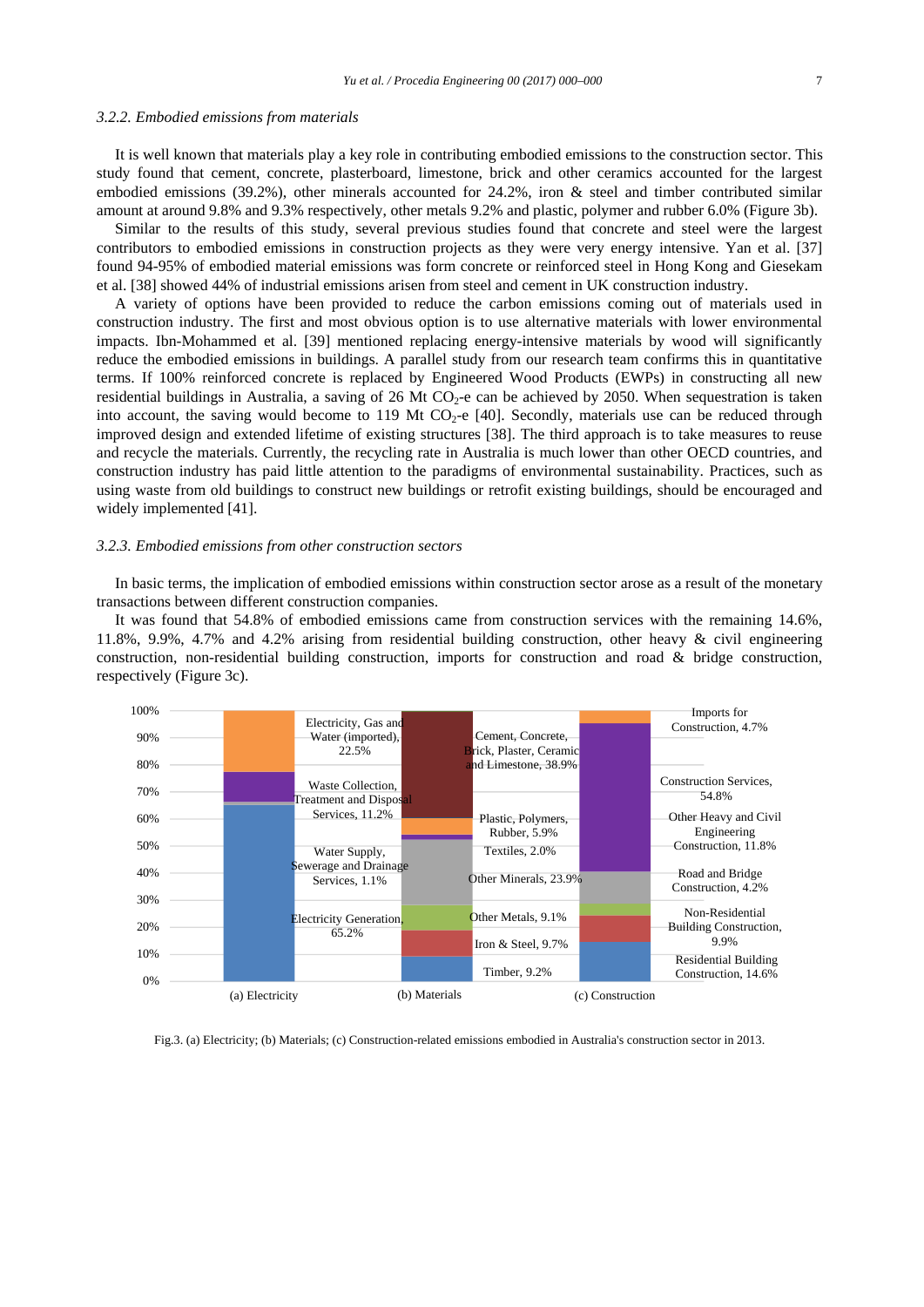Construction services is a broad sector including more specific areas of construction that are not associated directly with the other four defined construction sectors. The large amount of embodied emissions from this sector comes from a broad range of activities, such as concreting, demolishing existing buildings, erecting and maintaining utility lines within subdivisions, building waterproofing and so on and so forth. The allocation of embodied emissions from the work done by other construction companies depends on the definition of the emitting construction projects. It was found that most of the emissions from construction services were embodied in residential building construction and other heavy & civil engineering construction (Figure 2).

# *3.3. CF of Australia's construction sector 2009-2013*

National direct industry emissions and national total carbon footprint showed little variation in the time period 2009-2013, with a slight drop for the CF in later years and in the direct (territorial) emissions for 2013 only (Figure 4). The latter has been attributed to the introduction of a carbon tax by the Labor government in 2012 [42]. Both metrics are also similar in size, with the CF being the same or slightly higher than national emissions. This indicates that the amount of emissions embodied in imports and exports are very close to each other for Australia.

As was the case for 2013 (Figure 1) the major contributors to the national direct emissions were "electricity, gas & water", "coal, oil & gas", "agriculture" and "materials" for all years. Similarly, the largest contributors to national carbon footprint consistently remained into "services", "electricity, gas & water", "construction" and "other manufacturing". In addition, while the national direct emissions and national CF decreased by 2.9% and 0.6% respectively from 2009 to 2013, the direct construction emissions and construction CF increased by 9.6% and 10.6% respectively, indicating higher contribution of emissions from construction sector to national GHG emissions throughout the years. The construction CF peaked in 2012 with 93 Mt  $CO<sub>2</sub>$ -e (Figure 5).

A breakdown by sub-sector (Figure 5) confirmed that "other heavy & civil engineering construction" contributed most to the total construction CF throughout the years. For 2012 and 2013 in particular, the contribution of this type of construction became even larger with decreased contribution arisen from building constructions. However, this trend has been reversed in 2013 and it is thought that emissions embodied in heavy construction might decline further in upcoming years since less investment has been made in this sector since 2014 [14].



Fig.4. Australia's GHG emissions from a consumption (CF) and a territorial (direct/industry) perspective from 2009 to 2013.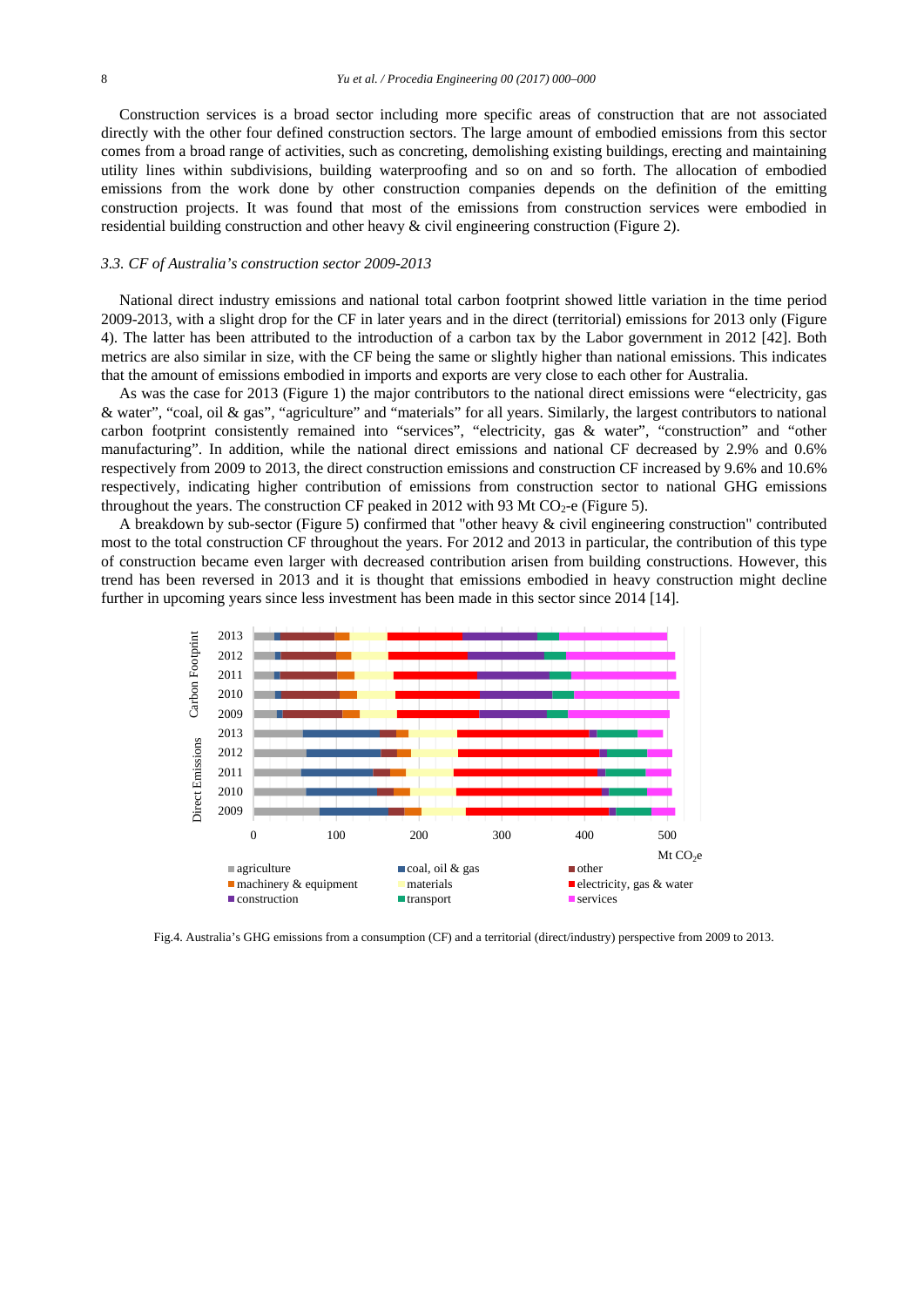

Fig.5. Carbon footprint of Australia's construction sector from 2009 to 2013.

# **4. Conclusion**

This study set out with the purpose of identifying the key contributing sectors to the carbon footprint of the Australian construction industry. Using a 'carbon map' derived from a two-region input-output model, the construction sector has been analyzed at the economy-wide scale and in more detail than has been previously possible. The model provides insight on the carbon implications of the construction sector and identifies areas for the mitigation of GHG emissions.

The key findings from the model show that, in 2013, the carbon footprint in the construction sector makes up 18.1% of Australia's total CF, which is almost ten times more than the 1.9% of direct emissions contribution. The contribution of emissions from the construction sector to Australia's CF has increased in the last few years due to large amount of investment made to heavy & civil engineering work (partly due to the mining boom). This trend is not expected to last long though and further increases in emissions from the construction sector are likely to come from building construction in the coming years. Therefore, it is of great importance to track GHG emissions over time so that reduction efforts can be best targeted as the most significant sectors.

The largest contributors to the construction CF are "electricity, gas & water" and "materials" throughout the years. As the largest contributor, electricity is evidently an area for considerable emissions reductions. More renewable energy sources are suggested and energy consumed within construction processes needs to be sourced from these renewable technologies. With regard to the materials use, measures such as replacing carbon-intensive materials, reducing, reusing and recycling construction materials, are advised. New low-carbon materials, such as engineered wood products (EWPs) or geopolymer concrete, have the potential to replace the traditional materials of steel and Portland cement concrete, both of which are carbon-intensive. Several barriers, including perceptions of high cost, insufficient technical knowledge and skills, conservative industry culture and practices, and the limited availability of product and building-level data and tools for embodied carbon assessment need to be considered and overcome [3].

#### **Acknowledgements**

This research is funded by the Australian Research Council under the Discovery Project DP150100962. The authors gratefully acknowledge the funding support, and the suggestions and comments given by other two project members Paul-Antoine Bontinck and Dr. André Stephan. The Industrial Ecology Virtual Laboratory (IELab) is supported by the Australian Research Council, grant number LE160100066.

#### **References**

<sup>[1]</sup> Intergovernmental Panel on Climate Change, Climate change 2014: synthesis report. Contribution of working groups I, II and III to the fifth assessment report of the intergovernmental panel on climate change, IPCC, Geneva, Switzerland, 2014.

<sup>[2]</sup> F. Krausmann, S. Gingrich, N. Eisenmenger, K.H. Erb, H. Haberl, M. Fischer-Kowalski, Growth in global materials use, GDP and population during the 20th century, Ecol. Econ. 68 (2009) 2696-2705.